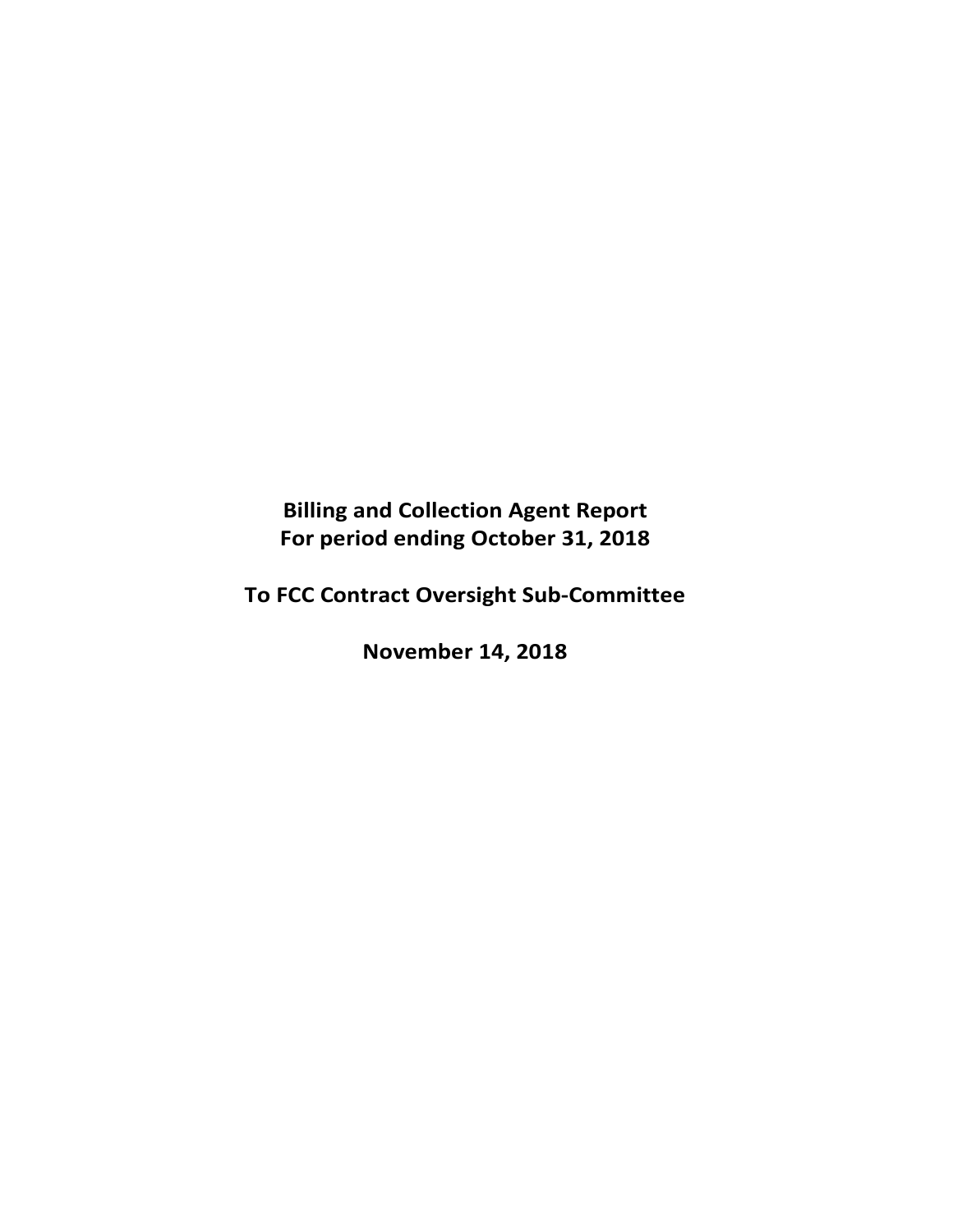# **NANPA FUND STATEMENT OF FINANCIAL POSITION October 31, 2018**

## **Assets**

| Cash in bank                                     |           | \$<br>5,848,916 |
|--------------------------------------------------|-----------|-----------------|
| Receivables                                      |           |                 |
| Receivable from US Carriers                      | 190,424   |                 |
| Receivable from Canada                           |           |                 |
| Receivable from Caribbean countries              | 15,272    |                 |
| Receivables forwarded to Treasury for collection | 75,749    |                 |
| Allowance for uncollectible accounts             | (124,000) | 157,445         |
| <b>Total assets</b>                              |           | 6,006,361       |
| <b>Less:</b> Accrued liabilities                 |           |                 |
| Welch LLP                                        | 28,400    |                 |
| <b>NEUSTAR Pooling 1K Block</b>                  | 257,128   |                 |
| <b>NEUSTAR NANP Administration</b>               | 187,332   |                 |
| Data Collection Agent - USAC                     | 6,500     |                 |
| Treasury Deposits - see note below               | 706       | (480,066)       |
|                                                  |           |                 |
| <b>Fund balance</b>                              |           | 5,526,295       |

Treasury Deposits are receipts from Treasury for unpaid debt for which the specific details are still unknown at this time. These funds may need to be repaid Treasury.

The forecasted statement of changes in fund balance has been presented in this report with two scenarios. The first scenario represents the fund balance if payment to Somos must be made according to contract terms and the second scenario represents the fund balance if a portion of the payment to Somos can be deferred until October 2019.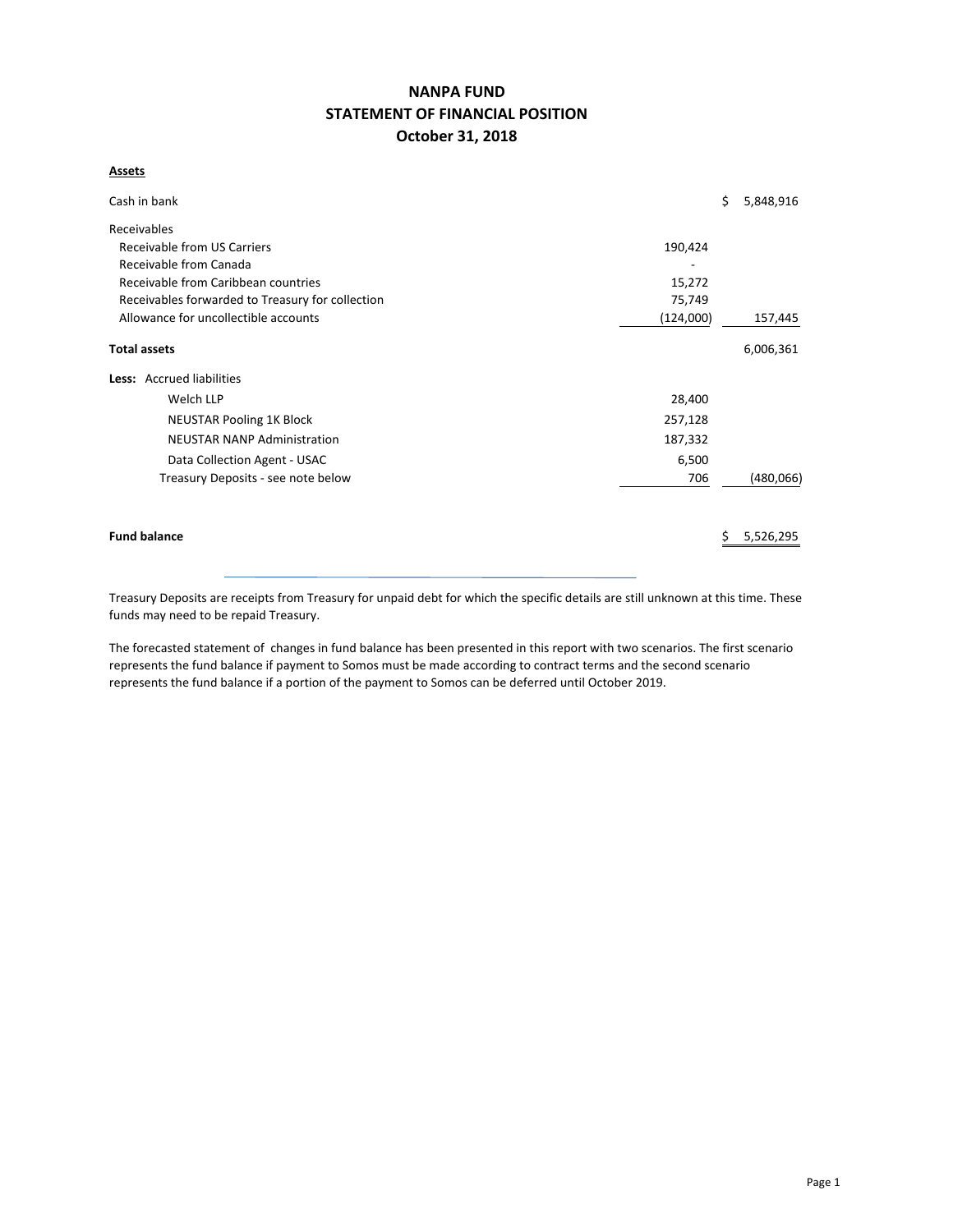### **NANP FUNDFORECASTED STATEMENT OF CHANGES IN FUND BALANCE BASED ON NO DEFERRAL OF SOMOS PAYMENT OCTOBER 2018 TO SEPTEMBER 2019**

|                                                                                                                                                                                                                          | Actual                 |                               |                               |                        | <b>Cash Flow Projection</b> |                          |                      |                   |                   |                 |                 |                         |                                            |                        |                                                 |
|--------------------------------------------------------------------------------------------------------------------------------------------------------------------------------------------------------------------------|------------------------|-------------------------------|-------------------------------|------------------------|-----------------------------|--------------------------|----------------------|-------------------|-------------------|-----------------|-----------------|-------------------------|--------------------------------------------|------------------------|-------------------------------------------------|
|                                                                                                                                                                                                                          |                        |                               |                               |                        |                             |                          |                      |                   |                   |                 |                 |                         |                                            |                        | Variance between<br>actual results and          |
|                                                                                                                                                                                                                          | Oct-18                 | <b>Nov-18</b>                 | <b>Dec-18</b>                 | Jan-19                 | Feb-19                      | <b>Mar-19</b>            | Apr-19               | May-19            | <b>Jun-19</b>     | Jul-19          | Aug-19          | Sep-19                  | <b>Total</b>                               | <b>Original Budget</b> | budget at Sept 30/19                            |
| Projected cash inflow<br><b>International Contributions</b><br>(1)<br>Canada                                                                                                                                             | 18,286                 | 9,143                         | 9,143                         | 9.143                  | 9,143                       | 9,143                    | 9,143                | 9,143             | 9,143             | 9,143           | 9,144           |                         | 109,717                                    | 109,717                |                                                 |
| (1)<br>Caribbean countries                                                                                                                                                                                               | 23,036                 | $\sim$                        | $\sim$                        | $\sim$                 | $\sim$                      | $\sim$                   | $\sim$               | $\sim$            | $\sim$            | $\sim$          | $\sim$          |                         | 23,036                                     | 23,036                 | $\sim$                                          |
| <b>Total International Contributions</b>                                                                                                                                                                                 | 41,322                 | 9,143                         | 9,143                         | 9,143                  | 9,143                       | 9,143                    | 9,143                | 9,143             | 9,143             | 9,143           | 9,144           |                         | 132,753                                    | 132,753                |                                                 |
| Domestic Contributions - US carriers<br>(1)                                                                                                                                                                              | 4,538,876              | 118,160                       | 118,160                       | 118,160                | 118,160                     | 118,160                  | 118,160              | 118,160           | 118,160           | 118,160         | 118,160         |                         | 5,720,476                                  | 5,639,875              | 80,601                                          |
| (2)<br>Late filing fees for Form 499A                                                                                                                                                                                    | 1,300)                 |                               |                               |                        |                             |                          |                      |                   |                   |                 |                 | 66,000                  | 64,700                                     | 66,000 (               | 1,300                                           |
| (3)<br>Interest income                                                                                                                                                                                                   | 6,155                  | 500                           | 500                           | 500                    | 500                         | 500                      | 500                  | 500               | 500               | 500             | 500             | 500                     | 11,655                                     | 6,000                  | 5,655                                           |
| Total projected cash inflow                                                                                                                                                                                              | 4,585,053              | 127,803                       | 127,803                       | 127,803                | 127,803                     | 127,803                  | 127,803              | 127,803           | 127,803           | 127,803         | 127,804         | 66,500                  | 5,929,584                                  | 5,844,628              | 84,956                                          |
| Projected Expenses - cash outflow<br>NANPA Administration - Somos<br>(4)(a)<br>(4)(b)<br>NANPA Administration -NeuStar<br>(4)(b)<br>NANPA Administration -NeuStar<br>NANPA Administration - NeuStar transition<br>(4)(c) | 187,332                | 243,333<br>190,332<br>135,301 | 243,333<br>190,332<br>135,301 | 243,333                | 243,333                     | 243,333                  | 243,333              | 243,333           | 243,333           | 243,333         | 243,333         | 243,333                 | 2,676,663<br>187,332<br>380,664<br>270,602 | 2,088,152<br>189,832   | (588, 511)<br>2,500<br>(380, 664)<br>(270, 602) |
| 1K Block Pooling - Somos<br>(5)(a)<br>1K Block Pooling - NeuStar<br>(5)(b)<br>(5)(b)<br>1K Block Pooling - NeuStar<br>1K Block Pooling - NeuStar transition<br>(5)(c)                                                    | ٠<br>257,128           | 319,585<br>258,988<br>135,301 | 319,585<br>258,988<br>135,301 | 319,585                | 319,585                     | 319,585                  | 319,585              | 319,585           | 319,585           | 319,585         | 319,585         | 319,585                 | 3,515,435<br>257,128<br>517,976<br>270,602 | 2,848,879<br>258,988   | (666, 556)<br>1,860<br>(517, 976)<br>(270, 602) |
| <b>Billing and Collection</b><br>(6)<br>Welch LLP<br>(7)<br>Data Collection Agent - USAC                                                                                                                                 | 28,400<br>6,637        | 28,400<br>6,500               | 28,400<br>6,500               | 28,400<br>6,500        | 28,400<br>6,500             | 28,400<br>6,500          | 28,400<br>6,500      | 28,400<br>6,500   | 28,400<br>6,500   | 28,400<br>6,500 | 28,400<br>6,500 | 28,400<br>6,500         | 340,800<br>78,137                          | 340,920<br>78,000      | 120<br>(137)                                    |
| (8)<br><b>Annual Operations Audit</b>                                                                                                                                                                                    | $\sim$                 | $\sim$                        | $\sim$                        | 48,000                 | $\sim$                      | $\sim$                   | $\sim$               | $\sim$            | $\sim$            |                 | $\sim$          | $\sim$                  | 48,000                                     | 48,000                 |                                                 |
| (9)<br><b>Bank Charges</b>                                                                                                                                                                                               | 3,835                  | 3,167                         | 3,167                         | 3,167                  | 3,167                       | 3,167                    | 3,167                | 3,167             | 3,166             | 3,166           | 3,166           | 3,166                   | 38,668                                     | 38,000                 | (668)                                           |
| (10)<br><b>Carrier Audits</b>                                                                                                                                                                                            | ٠                      | $\sim$                        | $\sim$                        | $\sim$                 | $\sim$                      | $\overline{\phantom{a}}$ | $\sim$               | $\sim$            | $\sim$            | $\sim$          | ÷,              | $\sim$                  | $\overline{\phantom{a}}$                   | 200,000                | 200,000                                         |
| Bad debt expense (recovery)<br>(11)                                                                                                                                                                                      | 525)                   | 3,334                         | 3,334                         | 3,334                  | 3,333                       | 3,333                    | 3,333                | 3,333             | 3,333             | 3,333           | 3,333           | 3,333                   | 36,141                                     | 40,000                 | 3,859                                           |
| Contingency                                                                                                                                                                                                              |                        |                               |                               |                        |                             |                          |                      | $\sim$            |                   |                 |                 |                         |                                            | 1,000,000              | 1,000,000                                       |
| Total projected cash outflow                                                                                                                                                                                             | 482,807                | 1,324,241                     | 1,324,241                     | 652,319                | 604,318                     | 604,318                  | 604,318              | 604,318           | 604,317           | 604,317         | 604,317         | 604,317                 | 8,618,148                                  | 7,130,771              | (1,487,377)                                     |
| Net Cash inflow (outflow)                                                                                                                                                                                                | 4,102,246              |                               | 1,196,438) (1,196,438)        | 524,516)               | 476,515)                    | 476,515) (               | 476,515)             | 476,515)          | 476,514) (        | 476,514)        | 476,513)        | 537,817) (              | 2,688,564) (                               | $1,286,143$ )          | 1,402,421)                                      |
| <b>Opening fund balance</b>                                                                                                                                                                                              | 1,424,049              | 5,526,295                     | 4,329,857                     | 3,133,419              | 2,608,903                   | 2,132,388                | 1,655,873            | 1,179,358         | 702,843           | 226,329         | 250,185)        | 726,698)                | 1,424,049                                  | 1,286,143              | 137,906                                         |
| <b>Projected fund balance</b>                                                                                                                                                                                            | 5,526,295              | 4,329,857                     | 3.133.419                     | 2.608.903              | 2,132,388                   | 1,655,873                | 1,179,358            | 702,843           | 226,329           | 250,185)        | 726,698)        | 1,264,515) ( 1,264,515) |                                            | $\sim$                 | 1,264,515)                                      |
| Fund balance makeup:                                                                                                                                                                                                     |                        |                               |                               |                        |                             |                          |                      |                   |                   |                 |                 |                         |                                            |                        |                                                 |
| Contingency<br>Surplus (deficit)                                                                                                                                                                                         | 1,000,000<br>4,526,295 | 1,000,000<br>3,329,857        | 1,000,000<br>2,133,419        | 1,000,000<br>1,608,903 | 1,000,000<br>1,132,388      | 1,000,000<br>655,873     | 1,000,000<br>179,358 | 702,843<br>$\sim$ | 226,329<br>$\sim$ | (250, 185)      | (726, 698)      | (1, 264, 515)           | (1, 264, 515)                              | 1,000,000              | (1, 264, 515)                                   |
|                                                                                                                                                                                                                          | 5,526,295              | 4,329,857                     | 3,133,419                     | 2,608,903              | 2,132,388                   | 1,655,873                | 1,179,358            | 702,843           | 226,329           | (250, 185)      | (726, 698)      | (1, 264, 515)           | (1, 264, 515)                              | 1,000,000              | (1, 264, 515)                                   |

**Assumptions:**

**(1)** The contribution for October 2018 ‐ September 2019 is based on actual billings.

**(2)** These estimated fees represent the \$100 late filing fee charged to those companies that do not file the Form 499A by the due date.

**(3)** Interest income projections are estimates

**(4)(a)** The NANPA Administration contract for Somos covers the period from November 1/18 to October 31/19 **(4)(b)** The NANPA Administration contract extension for NeuStar covers the period from October 1/18 to December 31/18

**(4)(c)** The NANPA Administration contract for NeuStar provides for transitional costs for the period from November 1/18 to December 31/18

**(5)(a)**The 1K Block Pooling Administration contract for Somos covers the period from November 1/18 to October 31/19

**(5)(b)** The 1K Block Pooling contract extension for NeuStar covers the period from October 1/18 to December 31/18

**(5)(c)** The1K Block Pooling contract for NeuStar provides for transitional costs for the period from November 1/18 to December 31/18

**(6)** The cost of B&C Agent is based on the actual contract cost of \$28,400 per month. Contract covers the period from May 1/18 to April 30/23

**(7)**  The expense for the Data Collection Agent is based on estimate of costs by USAC.

**(8)**  The cost of the annual operations audit is based on the cost of the prior year's history of billing from Ernst & Young LLP.

**(9)** Bank fees are an expense to the Fund and are estimated based on prior years' history.

**(10)** The budget allowed \$200,000 for carrier audits. Assuming that none will be performed in the year

**(11)**  The bad debt expense covers all accounts considered potentially uncollectible for fees billed for the 2018‐19 funding year.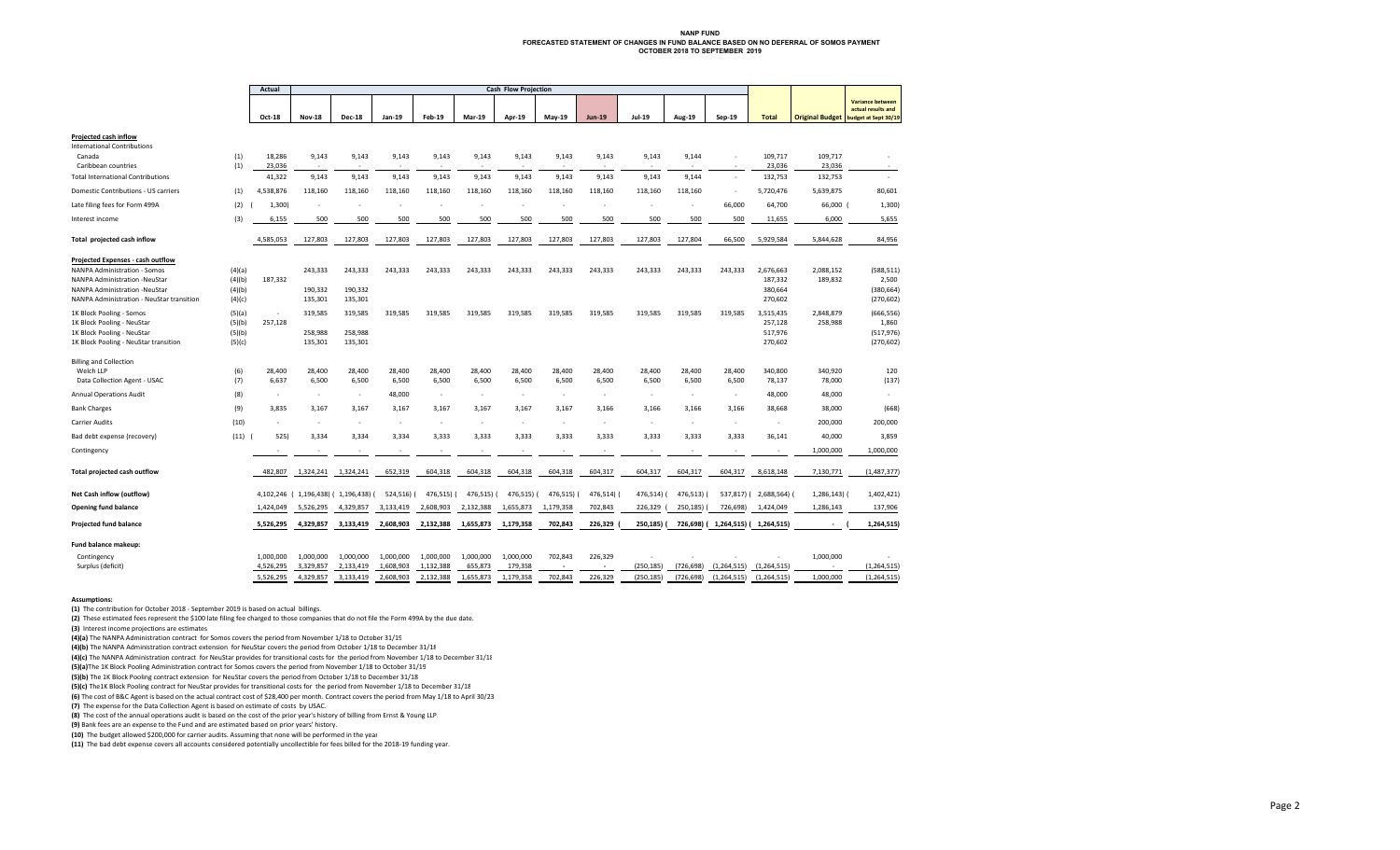#### **NANP FUND FORECASTED STATEMENT OF CHANGES IN FUND BALANCE BASED ON DEFERRAL OF SOMOS PAYMENTOCTOBER 2018 TO SEPTEMBER 2019**

|                                                                                                                                                                                  |                                      | Actual                   | Cash Flow Projection              |                                     |                                   |                          |                          |                 |                                   |                                   |                                   |                                   |                          |                                            |                          |                                                                       |
|----------------------------------------------------------------------------------------------------------------------------------------------------------------------------------|--------------------------------------|--------------------------|-----------------------------------|-------------------------------------|-----------------------------------|--------------------------|--------------------------|-----------------|-----------------------------------|-----------------------------------|-----------------------------------|-----------------------------------|--------------------------|--------------------------------------------|--------------------------|-----------------------------------------------------------------------|
|                                                                                                                                                                                  |                                      | Oct-18                   | <b>Nov-18</b>                     | <b>Dec-18</b>                       | Jan-19                            | <b>Feb-19</b>            | <b>Mar-19</b>            | Apr-19          | <b>May-19</b>                     | <b>Jun-19</b>                     | Jul-19                            | Aug-19                            | Sep-19                   | <b>Total</b>                               | <b>Original Budget</b>   | <b>Variance between</b><br>actual results and<br>budget at Sept 30/19 |
| <b>Projected cash inflow</b><br><b>International Contributions</b>                                                                                                               |                                      |                          |                                   |                                     |                                   |                          |                          |                 |                                   |                                   |                                   |                                   |                          |                                            |                          |                                                                       |
| Canada<br>Caribbean countries                                                                                                                                                    | (1)<br>(1)                           | 18,286<br>23,036         | 9,143<br>$\overline{\phantom{a}}$ | 9,143<br>٠                          | 9,143<br>$\overline{\phantom{a}}$ | 9,143<br>٠               | 9,143                    | 9,143<br>$\sim$ | 9,143<br>$\overline{\phantom{a}}$ | 9,143<br>$\overline{\phantom{a}}$ | 9,143<br>$\overline{\phantom{a}}$ | 9,144<br>$\overline{\phantom{a}}$ |                          | 109,717<br>23,036                          | 109,717<br>23,036        |                                                                       |
| <b>Total International Contributions</b>                                                                                                                                         |                                      | 41,322                   | 9,143                             | 9,143                               | 9,143                             | 9,143                    | 9,143                    | 9,143           | 9,143                             | 9,143                             | 9,143                             | 9,144                             | $\overline{\phantom{a}}$ | 132,753                                    | 132,753                  |                                                                       |
| Domestic Contributions - US carriers                                                                                                                                             | (1)                                  | 4,538,876                | 118,160                           | 118,160                             | 118,160                           | 118,160                  | 118,160                  | 118,160         | 118,160                           | 118,160                           | 118,160                           | 118,160                           | $\overline{\phantom{a}}$ | 5,720,476                                  | 5,639,875                | 80,601                                                                |
| Late filing fees for Form 499A                                                                                                                                                   | (2)                                  | 1,300)                   |                                   |                                     |                                   |                          |                          |                 |                                   |                                   |                                   |                                   | 66,000                   | 64,700                                     | 66,000 (                 | 1,300)                                                                |
| Interest income                                                                                                                                                                  | (3)                                  | 6,155                    | 500                               | 500                                 | 500                               | 500                      | 500                      | 500             | 500                               | 500                               | 500                               | 500                               | 500                      | 11,655                                     | 6,000                    | 5,655                                                                 |
| Total projected cash inflow                                                                                                                                                      |                                      | 4,585,053                | 127,803                           | 127,803                             | 127,803                           | 127,803                  | 127,803                  | 127,803         | 127,803                           | 127,803                           | 127,803                           | 127,804                           | 66,500                   | 5,929,584                                  | 5,844,628                | 84,956                                                                |
| Projected Expenses - cash outflow<br>NANPA Administration - Somos<br>NANPA Administration -NeuStar<br>NANPA Administration -NeuStar<br>NANPA Administration - NeuStar transition | (4)(a)<br>(4)(b)<br>(4)(b)<br>(4)(c) | 187,332                  | 188,467<br>190,332<br>135,301     | 188,467<br>190,332<br>135,301       | 188,467                           | 188,467                  | 188,467                  | 188,467         | 188,467                           | 188,467                           | 188,467                           | 188,467                           | 188,467                  | 2,073,137<br>187,332<br>380,664<br>270,602 | 2,088,152<br>189,832     | 15,015<br>2,500<br>(380, 664)<br>(270, 602)                           |
| 1K Block Pooling - Somos<br>1K Block Pooling - NeuStar<br>1K Block Pooling - NeuStar<br>1K Block Pooling - NeuStar transition                                                    | (5)(a)<br>(5)(b)<br>(5)(b)<br>(5)(c) | 257,128                  | 257,624<br>258,988<br>135,301     | 257,624<br>258,988<br>135,301       | 257,624                           | 257,624                  | 257,624                  | 257,624         | 257,624                           | 257,624                           | 257,624                           | 257,624                           | 257,624                  | 2,833,864<br>257,128<br>517,976<br>270,602 | 2,848,879<br>258,988     | 15,015<br>1,860<br>(517, 976)<br>(270, 602)                           |
| <b>Billing and Collection</b><br>Welch LLP<br>Data Collection Agent - USAC                                                                                                       | (6)<br>(7)                           | 28,400<br>6,637          | 28,400<br>6,500                   | 28,400<br>6,500                     | 28,400<br>6,500                   | 28,400<br>6,500          | 28,400<br>6,500          | 28,400<br>6,500 | 28,400<br>6,500                   | 28,400<br>6,500                   | 28,400<br>6,500                   | 28,400<br>6,500                   | 28,400<br>6,500          | 340,800<br>78,137                          | 340,920<br>78,000        | 120<br>(137)                                                          |
| <b>Annual Operations Audit</b>                                                                                                                                                   | (8)                                  | $\overline{\phantom{a}}$ | $\overline{\phantom{a}}$          | $\overline{\phantom{a}}$            | 48,000                            | $\overline{\phantom{a}}$ | $\overline{\phantom{a}}$ | $\sim$          | $\sim$                            | $\overline{\phantom{a}}$          | $\overline{\phantom{a}}$          | $\overline{\phantom{a}}$          | $\overline{\phantom{a}}$ | 48,000                                     | 48,000                   | ٠                                                                     |
| <b>Bank Charges</b>                                                                                                                                                              | (9)                                  | 3,835                    | 3,167                             | 3,167                               | 3,167                             | 3,167                    | 3,167                    | 3,167           | 3,167                             | 3,166                             | 3,166                             | 3,166                             | 3,166                    | 38,668                                     | 38,000                   | (668)                                                                 |
| <b>Carrier Audits</b>                                                                                                                                                            | (10)                                 | $\overline{a}$           | $\overline{\phantom{a}}$          | ٠                                   | $\overline{\phantom{a}}$          | ٠                        | ٠                        | $\sim$          | $\overline{\phantom{a}}$          | $\overline{\phantom{a}}$          | ×,                                | $\overline{\phantom{a}}$          | $\sim$                   | $\overline{\phantom{a}}$                   | 200,000                  | 200,000                                                               |
| Bad debt expense (recovery)                                                                                                                                                      | (11)                                 | 525)                     | 3,334                             | 3,334                               | 3,334                             | 3,333                    | 3,333                    | 3,333           | 3,333                             | 3,333                             | 3,333                             | 3,333                             | 3,333                    | 36,141                                     | 40,000                   | 3,859                                                                 |
| Contingency                                                                                                                                                                      |                                      | $\overline{\phantom{a}}$ | $\overline{\phantom{a}}$          | ٠                                   |                                   | ٠                        | $\overline{\phantom{a}}$ | $\sim$          | $\overline{\phantom{a}}$          | $\overline{\phantom{a}}$          | $\overline{\phantom{a}}$          | $\overline{\phantom{a}}$          |                          | $\overline{\phantom{a}}$                   | 1,000,000                | 1,000,000                                                             |
| Total projected cash outflow                                                                                                                                                     |                                      | 482,807                  | 1,207,414                         | 1,207,414                           | 535,492                           | 487,491                  | 487,491                  | 487,491         | 487,491                           | 487,490                           | 487,490                           | 487,490                           | 487,490                  | 7,333,051                                  | 7,130,771                | (202, 280)                                                            |
| Net Cash inflow (outflow)                                                                                                                                                        |                                      |                          |                                   | 4,102,246 (1,079,611) (1,079,611) ( | 407,689)                          | 359,688)                 | 359,688)                 | 359,688)        | 359,688)                          | 359,687)                          | 359,687) (                        | 359,686)                          | 420,990) (               | 1,403,467) (                               | 1,286,143) (             | 117,324)                                                              |
| <b>Opening fund balance</b>                                                                                                                                                      |                                      | 1,424,049                | 5,526,295                         | 4,446,684                           | 3,367,073                         | 2,959,384                | 2,599,696                | 2,240,008       | 1,880,320                         | 1,520,632                         | 1,160,945                         | 801,258                           | 441,572                  | 1,424,049                                  | 1,286,143                | 137,906                                                               |
| <b>Projected fund balance</b>                                                                                                                                                    |                                      | 5,526,295                | 4,446,684                         | 3,367,073                           | 2,959,384                         | 2,599,696                | 2,240,008                | 1,880,320       | 1,520,632                         | 1,160,945                         | 801,258                           | 441,572                           | 20,582                   | 20,582                                     | $\overline{\phantom{a}}$ | 20,582                                                                |
| Fund balance makeup:<br>Contingency                                                                                                                                              |                                      | 1,000,000                | 1,000,000                         | 1,000,000                           | 1,000,000                         | 1,000,000                | 1,000,000                | 1,000,000       | 1,000,000                         | 1,000,000                         | 801,258                           | 441,572                           | 20,582                   | 20,582                                     | 1,000,000                |                                                                       |
| Surplus (deficit)                                                                                                                                                                |                                      | 4,526,295                | 3,446,684                         | 2,367,073                           | 1,959,384                         | 1,599,696                | 1,240,008                | 880,320         | 520,632                           | 160,945                           | J.                                |                                   |                          | $\sim$                                     |                          | 20,582                                                                |
|                                                                                                                                                                                  |                                      | 5,526,295                | 4,446,684                         | 3,367,073                           | 2,959,384                         | 2,599,696                | 2,240,008                | 1,880,320       | 1,520,632                         | 1,160,945                         | 801,258                           | 441,572                           | 20,582                   | 20,582                                     | 1,000,000                | 20,582                                                                |

#### **Assumptions:**

**(1)** The contribution for October 2018 ‐ September 2019 is based on actual billings

**(2)** These estimated fees represent the \$100 late filing fee charged to those companies that do not file the Form 499A by the due date.

**(3)** Interest income projections are estimates

**(4)(a)** The NANPA Administration contract for Somos covers the period from November 1/18 to October 31/19

**(4)(b)** The NANPA Administration contract extension for NeuStar covers the period from October 1/18 to December 31/18

**(4)(c)** The NANPA Administration contract for NeuStar provides for transitional costs for the period from November 1/18 to December 31/18

**(5)(a)**The 1K Block Pooling Administration contract for Somos covers the period from November 1/18 to October 31/19

**(5)(b)** The 1K Block Pooling contract extension for NeuStar covers the period from October 1/18 to December 31/18

**(5)(c)** The1K Block Pooling contract for NeuStar provides for transitional costs for the period from November 1/18 to December 31/18

**(6)** The cost of B&C Agent is based on the actual contract cost of \$28,400 per month. Contract covers the period from May 1/18 to April 30/23

**(7)**  The expense for the Data Collection Agent is based on estimate of costs by USAC.

**(8)**  The cost of the annual operations audit is based on the cost of the prior year's history of billing from Ernst & Young LLP

**(9)** Bank fees are an expense to the Fund and are estimated based on prior years' history

**(10)** The budget allowed \$200,000 for carrier audits. Assuming that none will be performed in the year

**(11)**  The bad debt expense covers all accounts considered potentially uncollectible for fees billed for the 2018‐19 funding year.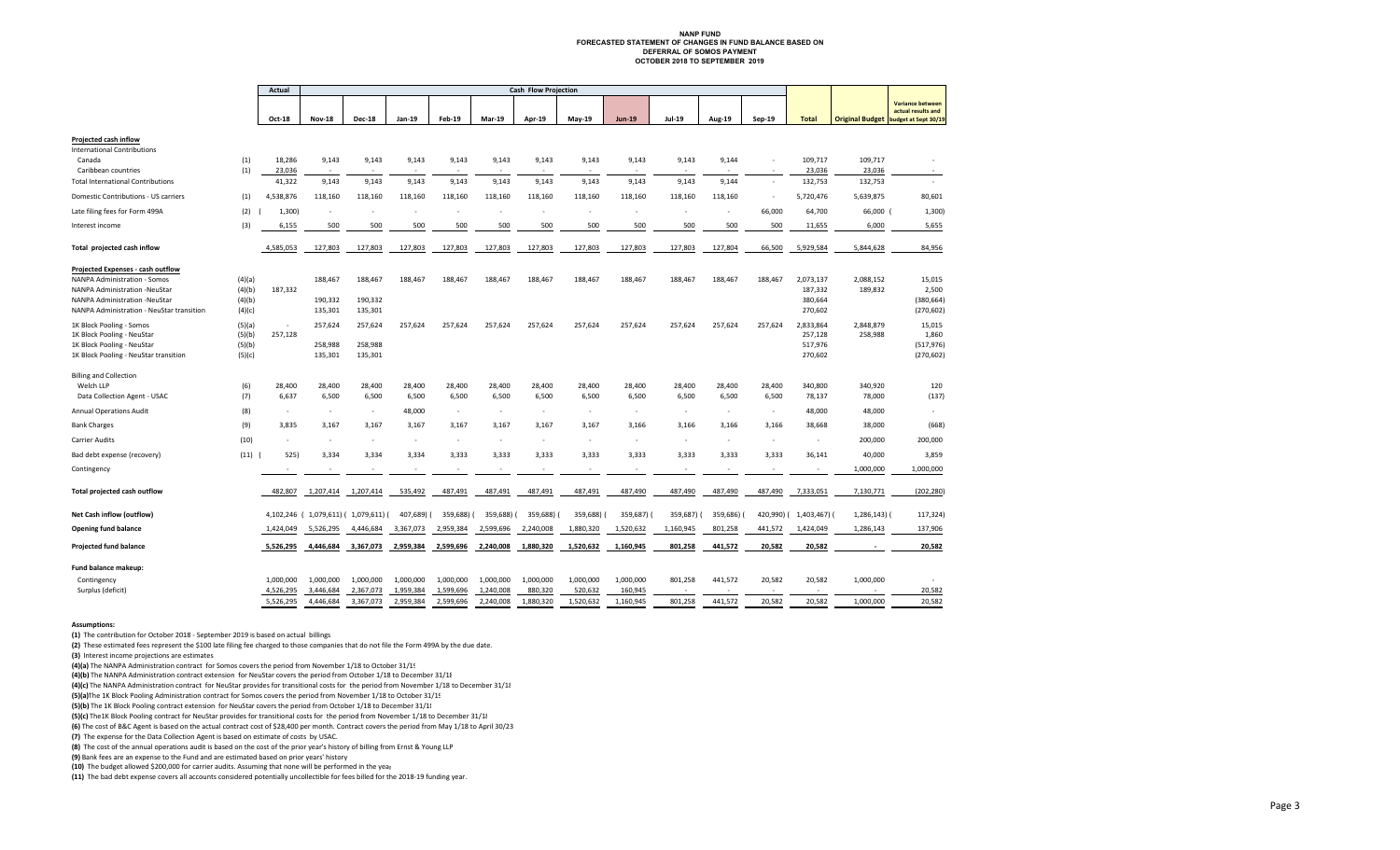# **Deliverables Report**

### **Distributing invoices**

The monthly invoices for carriers were emailed/mailed on October 12<sup>th</sup>.

### **Processing Payments**

Payment information from the lockbox service at Mellon Bank is downloaded on a daily basis. The deposit information is recorded daily.

#### **Late/Absent Payments**

Demand notices were emailed/mailed on October  $15<sup>th</sup>$  to all carriers with overdue balances. A total of 1,510 demand notices were sent out.

### **FCC Red Light Notices**

At a minimum, an updated red light report is posted to the FCC server for processing once a week. When required, additional updates are posted.

#### **Helpdesk Queries**

All queries are directed to a helpdesk voicemail inbox or email inbox. The details of the query are documented in an Access database. The date, Filer ID, nature of query, name of person making the request, who responded to the query and the resolution date. In October, 439 calls and 1022 emails were received which is higher than the prior year. Most queries are about requesting copies of invoices, how to make changes to their email billing address, notification about closing their business, asking what the invoice was for or asking how to make a payment. The increased queries are attributed to the payment reminder email sent to carriers with outstanding amounts on October 2<sup>nd</sup>, the email sent on October 15<sup>th</sup> with the Demand Notices and the Red Light Status Alert sent by USAC on October 15<sup>th</sup> to carriers.

#### **Staffing Changes**

There have been no changes to staffing this month.

#### **Contract Renewals**

The Billing and Collection Agent contract was awarded to Welch LLP in April 2018. The contract is for a 5‐year period from May 1, 2018 to April 30, 2023.

The NANPA Administration contract for NeuStar was extended for the period of October 1, 2018 to December 31, 2018 which includes a 2 month transition to the new administrator, Somos, Inc. The contract with Somos for the NANPA Administration Contract covers the period of November 1, 2018 to October 31, 2019.

The 1K Block Pooling contract for NeuStar was extended for the period of October 1, 2018 to December 31, 2018 which includes a 2 month transition to the new administrator, Somos, Inc. the contract with Somos for the 1K Block Pooling covers the period of November 1, 2018 to October 31, 2019.

#### **Status of Audits**

**FCC Audit:** We were given a listing by the auditors of the required documents and the due dates. We have been providing the FCC auditors with all of the documents by the required dates.

**Independent Audit:** The independent audit by Ernst & Young LLP of the financial statements and specified procedures will commence November 19th, 2018.

**IPERIA:** Annual risk assessment analysis completed and sent to the FCC and auditors in May, as well as the Entity Level Assessment as required by OMB Circular A-123. Testing and reporting for improper payments was completed at the end of September .

### **Deliverable Reports Submission Dates**

**Monthly SSF 224 repor**t - submitted November 5, 2018.

**Quarterly Report on Fund Performance and Statement of Financial Positio**n for quarter end September 30, 2018 - submitted on October 9, 2018

**Quarterly Crosswalk reporting package** for quarter end September 30, 2018 - submitted on October 9, 2018. **Treasury Report on Receivables** - submitted on October 23, 2018 (per email from FCC, an extension of the due date was given to October 31)

**Monthly COSC** report - submitted on October 9, 2018.

### **Accounts Receivable**

We did not receive any funds from Treasury in October for debts collected.

At the end of October, there are 915 accounts outstanding representing unpaid invoices from the September 2018 billing, amounting to \$84,373. Of the 915 accounts, 344 accounts already have balance owing from prior years which has been submitted to Treasury for collections.